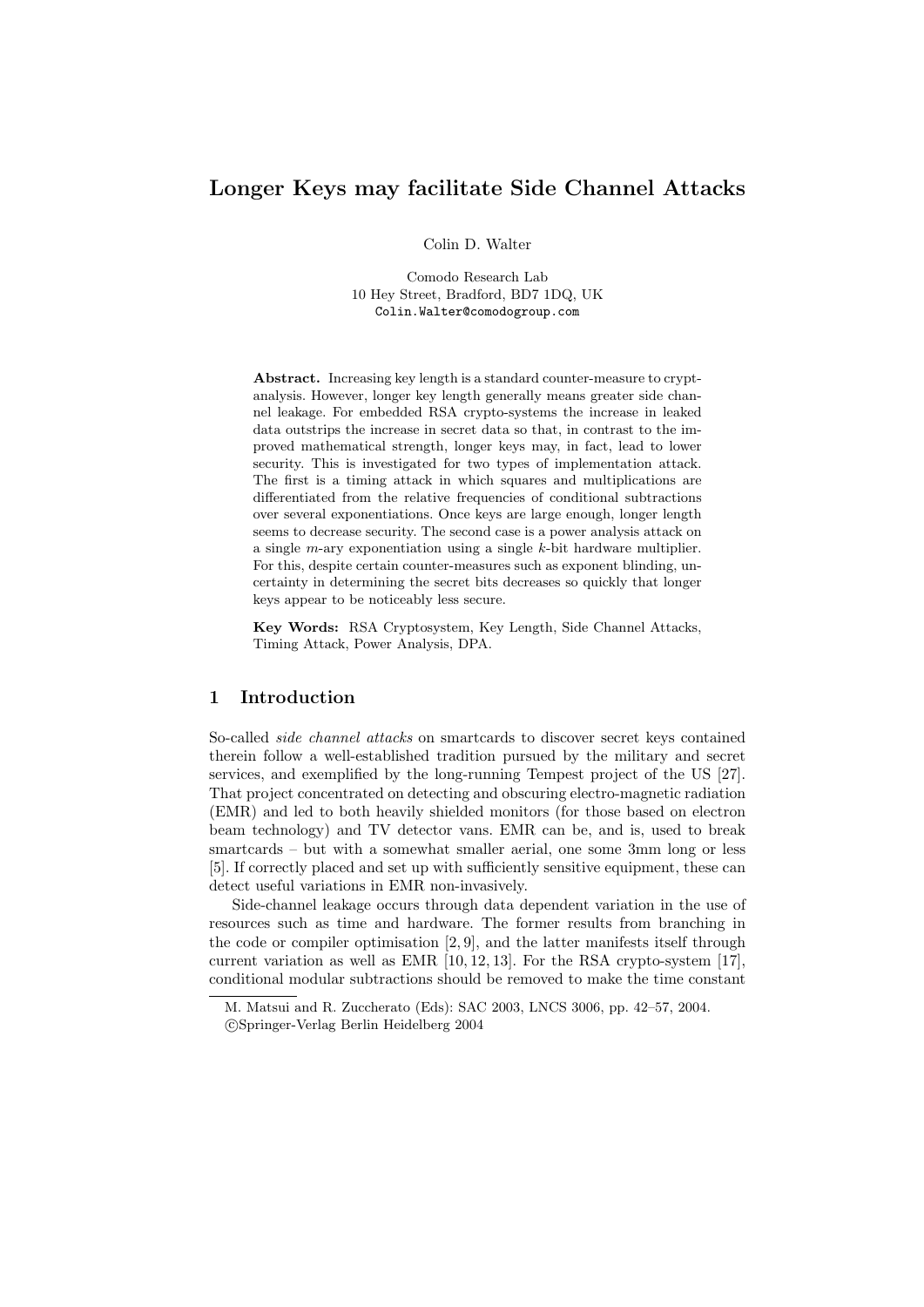[18, 19, 21]. Bus activity is the major cause of power variation, with a strong relationship between it and the Hamming weight of the data on the bus. Instructions and memory locations pass along the bus and, in the context of the limited computational resources of a smartcard, potentially also large quantities of data. This is partly solved by encryption of the bus [1, 11].

For all the popular crypto-systems used in practice where the key length is variable, the greater the key length, the greater the mathematical strength of the system against attack is believed to be. Indeed, a brute force attack will take time exponential in the key length. However, longer key lengths require more computation for encryption and decryption or signature and verification. Hence there is more data which leaks through timing, current and EMR variation. In an embedded crypto-system to which an attacker has access, such as a smartcard, a valid question to ask is whether or not the increased data from side channel leakage actually makes longer keys more vulnerable to attack.

In the symmetric crypto-systems of DES, 3-DES and AES [25, 26], the block length is fixed and the number of rounds is proportional to the key length (comparing DES with 3-DES, and AES with different choices for its parameter  $Nk$ ). Hence the data leakage is also proportional to the key length and the implementation strength of the cipher is unlikely to decrease as key length increases.

However, public key cryptography such as in RSA, DSA, ECC, Diffie-Hellman or El-Gamal [3, 4, 14, 17, 24], usually involves exponentiation in some form, where the block length and exponent are proportional to the key length. Assuming multiplication of double-length arguments takes four times the time for singlelength arguments on the same hardware, total decryption/signing time is proportional to the cube of the key length. Consequently, more leaked data is available per key bit as key length grows. Indeed, if the multiplicative operations of the exponentiation are performed sequentially using one of the standard algorithms [7, 8] and no form of blinding, then there is more data per exponent bit for longer key lengths and one should expect the implementation strength to decrease.

Two attacks illustrate that such an outcome may be possible from increasing the key length. The first is a timing attack [21] whose success is apparently easier for very short and very long key lengths. By its very nature, the attack assumes essentially none of the currently expected standard counter-measures which would ensure no data-dependent time variations and would introduce random variation in the exponent. Each key bit is determined by data proportional to the square of the key length.

The second attack [20] requires more expensive monitoring equipment to perform and uses power analysis and/or EMR. It is applied to a single exponentiation and so avoids any difficulty arising from employing exponent blinding as a counter-measure. Key bits are determined independently with each using all available data, that is, with data proportional to the cube of the key length. Individual exponent bits are now identified correctly with an accuracy which increases sufficiently quickly to compensate for the increased number of key bits. Consequently the attack becomes easier with longer key lengths.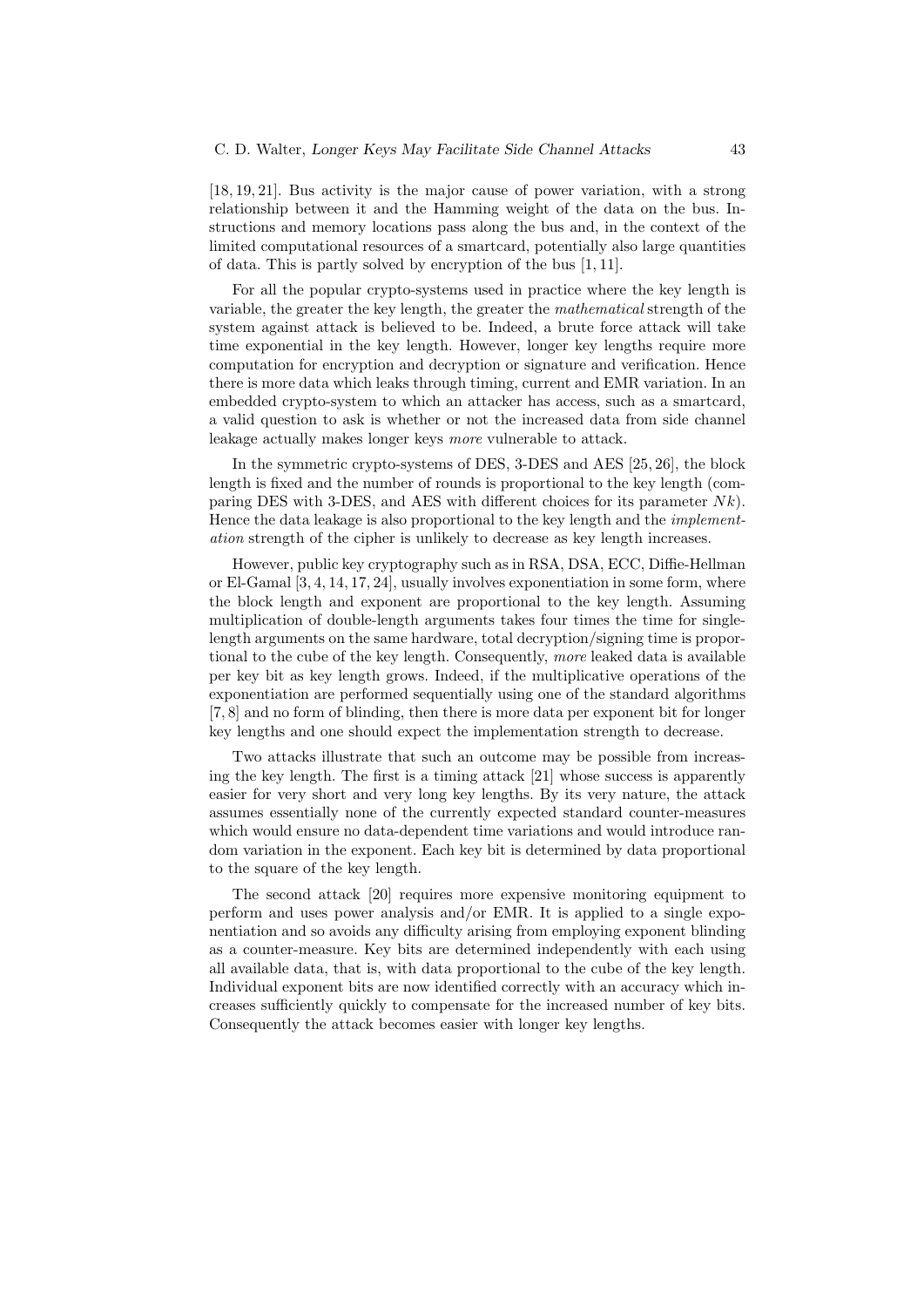Having assessed the vulnerabilities, our conclusion is that indeed increased key length will normally lead to a weaker implementations unless appropriate counter-measures are taken. As this is counter-intuitive, it achieves the main aim of the paper, namely to provide the justification for cautioning readers strongly against the temptation to assume that counter-measures to cryptanalysis can be used successfully as counter-measures to side channel leakage.

## 2 Security Model

The contexts for the two attacks [20, 21] are slightly different, but, for convenience, in both cases we assume a similar, but realistic, scenario. For each, a smartcard is performing RSA with limited resources and must be re-usable after the attack. The attacker is therefore limited in what he is allowed to do: he can only monitor side channel leakage. He cannot choose any inputs, nor can he read inputs or outputs. In most well-designed crypto-systems, the I/O will be blinded and the attacker will be able to see at most the unblinded data which is not used directly in the observed computations. However, the attacker is allowed to know the algorithms involved, perhaps as a result of previous destructive studies of identical cards, insider information and public specifications. His goal is to determine the secret exponent  $D$  whether or not the Chinese Remainder Theorem has been used, and he may use knowledge of the public modulus M and public exponent  $E$  to confirm proposed values. It is assumed that the  $m$ -ary exponentiation algorithm is used, but similar arguments apply to other classical (i.e. non-randomised) algorithms, such as sliding windows.

The timing attack [21] assumes the use of a modular multiplication algorithm which includes a final, conditional subtraction of the modulus. We assume the consequent timing variations enable the attacker to record accurately almost all occurrences of these subtractions. He then observes a number of exponentiations for which the same, unblinded exponent is used. We demonstrate the attack using an implementation of Montgomery's method which is described in the next section.

Power use, and hence also EMR, varies with the amount of switching activity in a circuit. The average number of gates switched in a multiplier is close to linear in the sum of the Hamming weights of the inputs, and the same is true for the buses taking I/O to and from the multiplier. So, by employing a combination of power and EMR measurements from carefully positioned probes [5], it should be assumed that an attacker can obtain some data, however minimal, which is related to the sum of the Hamming weights of these inputs. His problem is to combine these in a manner which reveals the Hamming weights with sufficient accuracy to deduce the digits of the exponent. The differential power analysis (DPA) attack [20] shows how this might be done from observations of a single exponentiation. Hence it does not matter if the exponent has been masked by the addition of, say, a 32-bit random multiple of  $\phi(M)$  [9].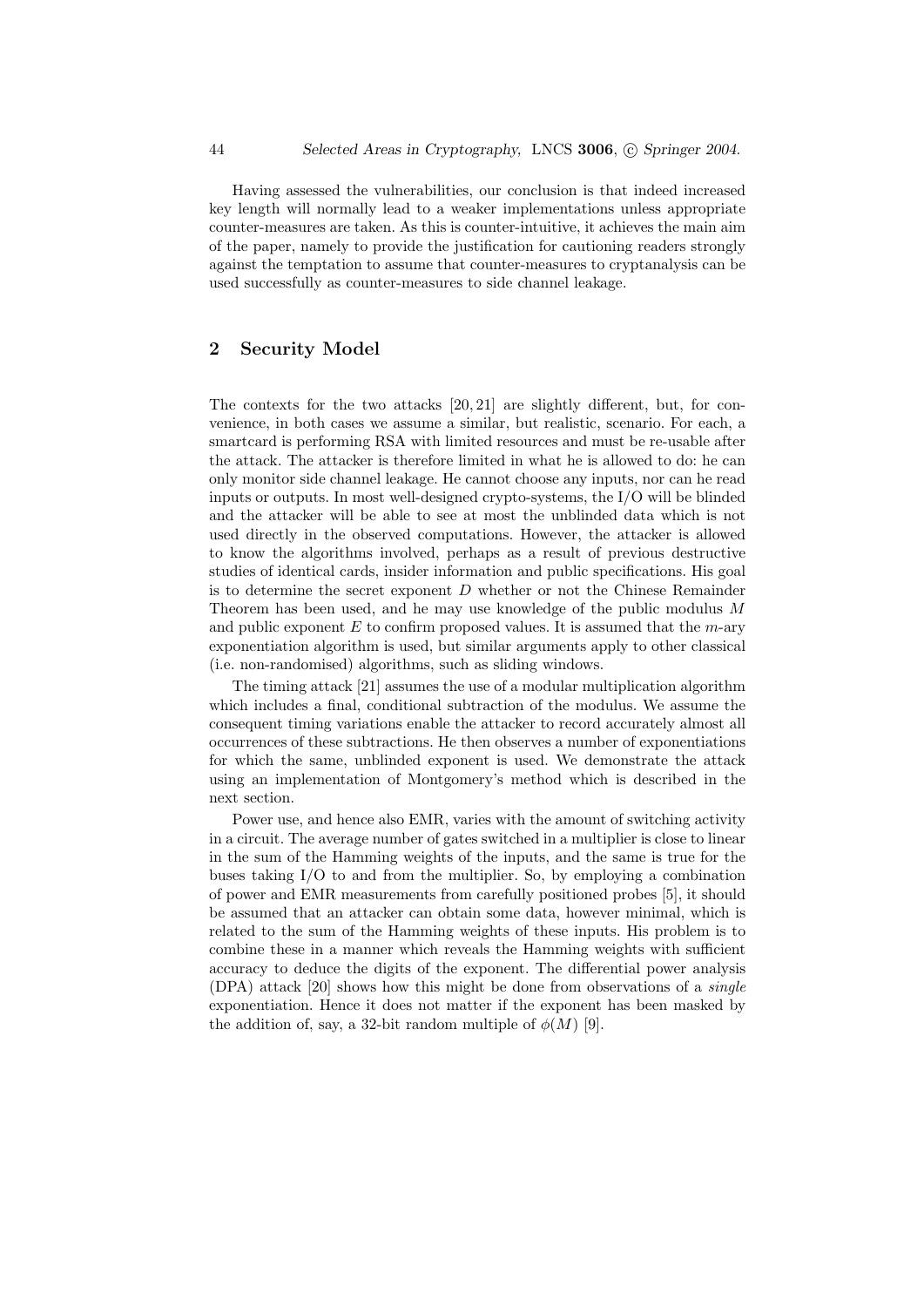#### 3 Notation

As above, we assume an  $n$ -bit modulus  $M$  and private exponent  $D$  for the RSA crypto-system. Ciphertext C has to be converted to plaintext  $C^D$  mod M using a single, small  $k$ -bit multiplier. Hence, except for the exponent, the  $n$ -bit numbers X involved in the exponentiation are represented using base  $r = 2<sup>k</sup>$  and (nonredundant) digits  $x_i$  ( $0 \leq i < s$ , say) in the range  $[0, r)$ . Thus  $X = \sum_{i=0}^{s-1} x_i r^i$ and, without loss of generality,  $n = ks$ .

The exponent  $D$  is represented with a different base  $m$ , typically 2 or 4, depending on the exponentiation algorithm. Exponentiation is usually performed using the binary "square-and-multiply" algorithm, processing the exponent bits in either order, or the generalisation of the most-to-least significant case, called  $m$ -ary exponentiation [7,8], in which D is represented in radix  $m$  using, say, t digits, and some powers of  $C^{(i)} = C^i \mod M$   $(1 \leq i \leq m)$  which are precomputed:

THE  $m$ -ARY (MODULAR) EXPONENTIATION ALGORITHM

```
C^{(1)} \leftarrow C ;
          For i \leftarrow 2 to m-1 do
                C^{(i)} \leftarrow C^{(i-1)} \times C \mod M ;
          P \leftarrow C^{(d_{t-1})} ;
         For i \leftarrow t-2 downto 0 do
         Begin
                P \leftarrow P^{m} \mod M ;
                If d_i \neq 0 then P \leftarrow P \times C^{(d_i)} mod M ;
         End ;
OUTPUT: P = C^D \mod M for D = \sum_{i=0}^{t-1} d_i m^i
```
The modular products here are too large for the smartcard multiplier to perform in one operation. Typically a form of Montgomery's modular multiplication algorithm (MMM) is used [16]. This gives an output related to  $(A\times B)$  mod M via a scaling factor  $R = r<sup>s</sup>$  which is determined by the number of digits in input A. The form of interest here includes a final conditional subtraction which reduces the output to less than  $M$ , but causes variation in the time taken.

Montgomery's Modular Multiplication Algorithm (MMM)

```
P := 0;For i := 0 to s-1 do
       Begin
           P := P + a_i \times B ;
            q_i := (-p_0m_0^{-1}) mod r ;
           P := (P + q_i \times M) div r;
       End ;
       If P >= M then P := P-MOUTPUT: P = ABr^{-s} \mod M for A = \sum_{i=0}^{s-1} a_i r^i < M and B < M.
```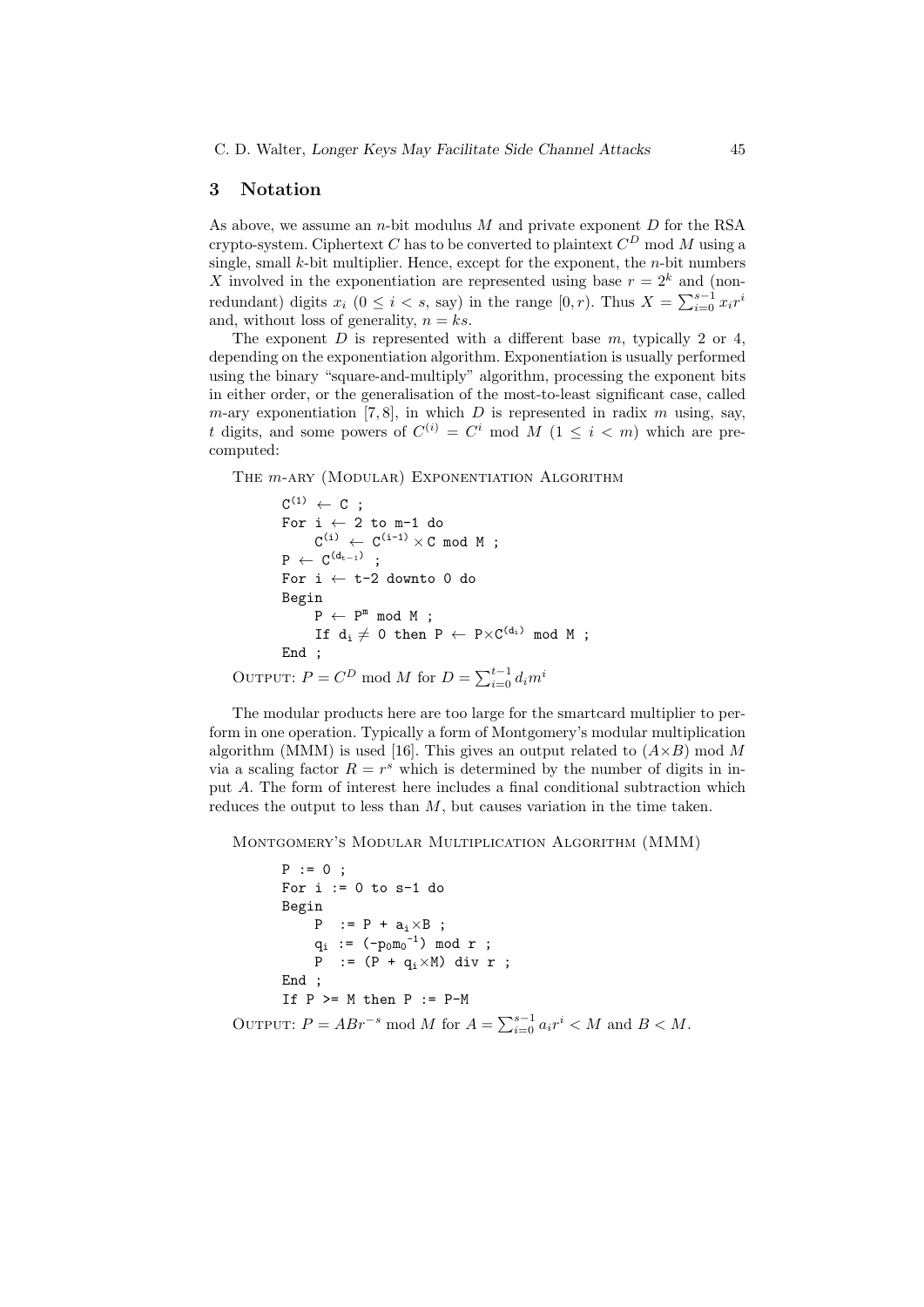Here  $m_0$ <sup>-1</sup> under the mod r is the unique residue modulo r with the property  $m_0^{-1} \times m_0 \equiv 1 \mod r$ , i.e. the multiplicative inverse of  $m_0$  mod r. Similarly,  $r^{-s}$  appearing under the mod M is the inverse of  $r^{s}$  modulo M. The digit products such as  $a_i \times B$  are generated over s cycles by using the k-bit multiplier to compute each digit by digit product  $a_i \times b_j$  for  $0 \leq j \leq s$  from least to most significant digit of B, propagating carries on the way so that a non-redundant representation can be used.

Using induction it is readily verified for  $R = r<sup>s</sup>$  that:

## **Theorem 1.** [22] The MMM loop has post-condition  $ABR^{-1} < P < ABR^{-1}+M$ .

With the advent of timing attacks [9], the conditional subtractions should be avoided. This is easy to achieve by having extra loop iterations [6, 19, 22]. Alternatively, a non-destructive subtraction can always be performed if space is available, and the correct answer selected using the sign of the result. However, EMR measurements might still reveal this choice.

### 4 The Timing Attack

Walter and Thompson [21] observed that the final, conditional subtraction takes place in Montgomery's algorithm with different frequencies for multiplications and squarings. Indeed, different exponent digits are also distinguished. It is assumed that the attacker can partition the traces of many exponentiations correctly into sub-traces corresponding to each execution of MMM and use their timing differences to determine each instance of this final subtraction. This gives him a matrix  $Q = (q_{ij})$  in which  $q_{ij}$  is 1 or 0 according to whether or not there is an extra subtraction at the end of the ith modular multiplication of the jth exponentiation. We now estimate the distance between two rows of this matrix.

With the possible exception of the first one or two instances, it is reasonable to assume that the I/O for each MMM within an exponentiation is uniformly distributed over the interval 0..M−1 since crypto-systems depend on multiplications performing what seem to be random mappings of multiplicands onto 0.. $M-1$ . Suppose  $\pi_{mu}$  is the probability that the final subtraction takes place in MMM for two independent, uniformly distributed inputs. Let  $A, B$  and  $Z$  be independent, uniformly distributed, discrete random variables over the interval of integers 0..M−1 which correspond to the MMM inputs and the variation in output within the bounds given in Theorem 1. Then  $\pi_{mu} = pr(Z + ABR^{-1} \geq M)$  $=\frac{1}{M^3}\sum_{i=1}^{M-1}\sum_{Z=0}^{M-1}\sum_{B=0}^{M-1}(Z+ABR^{-1}\geq M) = \frac{1}{M^3}\sum_{A=0}^{M-1}\sum_{B=0}^{M-1}ABR^{-1}$ . So  $\pi_{mu} \approx \frac{1}{4} \overrightarrow{M} \overrightarrow{R}^{-1}$  because  $\overrightarrow{M}$  is large.

On the other hand, suppose  $\pi_{sq}$  is the probability that the final subtraction takes place when MMM is used to square a uniformly distributed input. For A and Z as above,  $\pi_{sq} = pr(Z + A^2 R^{-1} \ge M) = \frac{1}{M^3} \sum_{Z=0}^{M-1} \sum_{A=0}^{M-1} (Z + A^2 R^{-1} \ge M)$  $=\frac{1}{M^3}\sum_{A=0}^{M-1} A^2 R^{-1}$ , whence  $\pi_{sq} \approx \frac{1}{3} M R^{-1}$ .

The difference between  $\pi_{mu}$  and  $\pi_{sq}$  means that multiplications can be distinguished from squares if a sufficiently large sample of exponentiations is available.  $\pi_{mu}$  and  $\pi_{sa}$  are given approximately by averaging the entries in the rows of Q.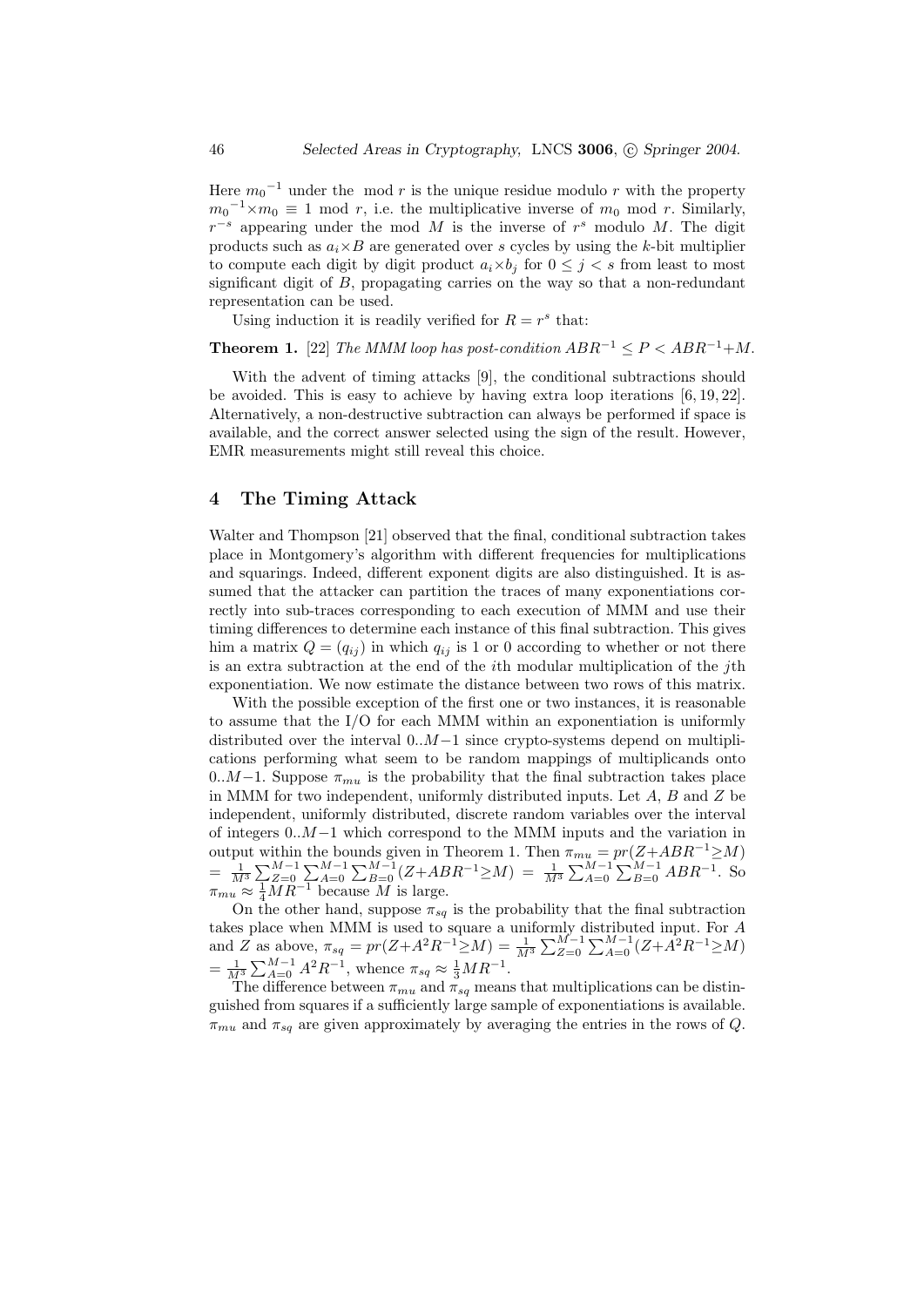If the binary or "square-and-multiply" exponentiation method is used, then the pattern of squares and multiplies given by these row averages reveals the bits of the secret exponent D.

If the m-ary or sliding windows method is used for the exponentiation then it is also necessary to distinguish between multiplications corresponding to different exponent digits. This is done by using the fact that in the jth exponentiation, the same pre-computed multiplier  $C_j^{(i)}$  is used whenever the exponent digit is *i*. Let  $\pi_{ij}$  be the probability that the MMM input  $A = C_j^{(i)}$  induces the conditional subtraction when the argument B is uniformly distributed on  $0..M-1$ . For Z as before,  $\pi_{ij} = pr(Z + C_j^{(i)}BR^{-1} \ge M) = \frac{1}{M^2} \sum_{Z=0}^{M-1} \sum_{B=0}^{M-1} (Z + C_j^{(i)}BR^{-1} \ge M)$  $=\frac{1}{M}\sum_{B=0}^{M-1}C_j^{(i)}BR^{-1}=\frac{1}{2}C_j^{(i)}R^{-1}$ . The  $C_j^{(i)}$  are uniformly distributed as j varies. So the average value of  $\pi_{ij}$  as j varies is, by definition,  $\pi_{mu}$ . Also, the average value of  $\pi_{ij}^2$  as j varies is  $\pi^{(2)} = \frac{1}{M} \sum_{C=0}^{M-1} \frac{1}{4} C^2 R^{-2} \approx \frac{1}{12} M^2 R^{-2}$ .

The distance between two rows of Q is defined here as the average Hamming distance between corresponding entries. This is, in a sense, independent of the sample size  $N$ , i.e. the number of columns. Thus the expected distance between two rows which correspond to the same exponent digit i is  $d_{ii}$  =  $\frac{2}{N}\sum_j \pi_{ij}(1-\pi_{ij})$ . Its average value is therefore  $\overline{d_{eq}} = \overline{d_{ii}} = 2(\pi_{mu}-\pi^{(2)}) \approx$  $2(\frac{1}{4}MR^{-1} - \frac{1}{12}M^2R^{-2}) = MR^{-1}(\frac{1}{2} - \frac{1}{6}MR^{-1})$ , which is independent of N and, indeed, of i.

Now assume that the distributions of  $C_j^{(i)}$  and  $C_j^{(i')}$  are independent if  $i \neq i'$ . This is reasonable since the RSA crypto-system relies on the fact that application of a public exponent  $E=3$  to any ciphertext C should randomly permute values modulo M. Then, if two rows of  $Q$  correspond to *distinct* digits i and i', their distance apart is approximately  $d_{ii'} = N^{-1}(\sum_j \pi_{ij}(1-\pi_{i'j}) + \sum_j \pi_{i'j}(1-\pi_{ij}))$ . The average value of this is  $\overline{d_{neq}} = \overline{d_{ii'}} = 2(\pi_{mu} - \pi_{mu}^2) \approx MR^{-1}(\frac{1}{2} - \frac{1}{8}MR^{-1}).$ 

It is also possible to compare two squarings or a multiplication with a squaring. In an exponentiation, except perhaps for the first one or two squarings, the inputs to these would be independent. For a square and a multiplication involving exponent digit i, the expected distance between the rows of Q is  $d_{sq,mu}$  =  $N^{-1}(\sum_j \pi_{ij}(1-\pi_{sq}) + \sum_j \pi_{sq}(1-\pi_{ij}))$ . The average value of this is  $\overline{d_{sq,mu}} =$  $\pi_{mu} + \pi_{sq} - 2\pi_{mu}\pi_{sq} = MR^{-1}(\frac{7}{12} - \frac{1}{6}MR^{-1})$ . For two squares the expected distance between the (different) rows of Q is  $d_{sq,sq} = 2N^{-1} \sum_j \pi_{sq}(1-\pi_{sq})$ . The average value of this is  $\overline{d_{sq,sq}} = 2\pi_{sq}(1-\pi_{sq}) = MR^{-1}(\frac{2}{3} - \frac{2}{9}MR^{-1}).$ 

Observe that  $\overline{d_{eq}}$ ,  $\overline{d_{seq}}$ ,  $\overline{d_{sq,mu}}$  and  $\overline{d_{sq,sq}}$  must all be distinct because  $M < R$ . As variance in these distances is proportional to  $\frac{1}{N}$ , the distance between two rows of Q will tend to one of these four distinct values as the sample size increases, making it easier to determine whether the rows represent, respectively, two multiplications corresponding to the same exponent digit, two multiplications corresponding to different exponent digits, a squaring and a multiplication, or two squarings.

It is easy to develop a suitable algorithm to traverse the rows of Q and classify all the multiplicative operations into subsets which represent either squarings or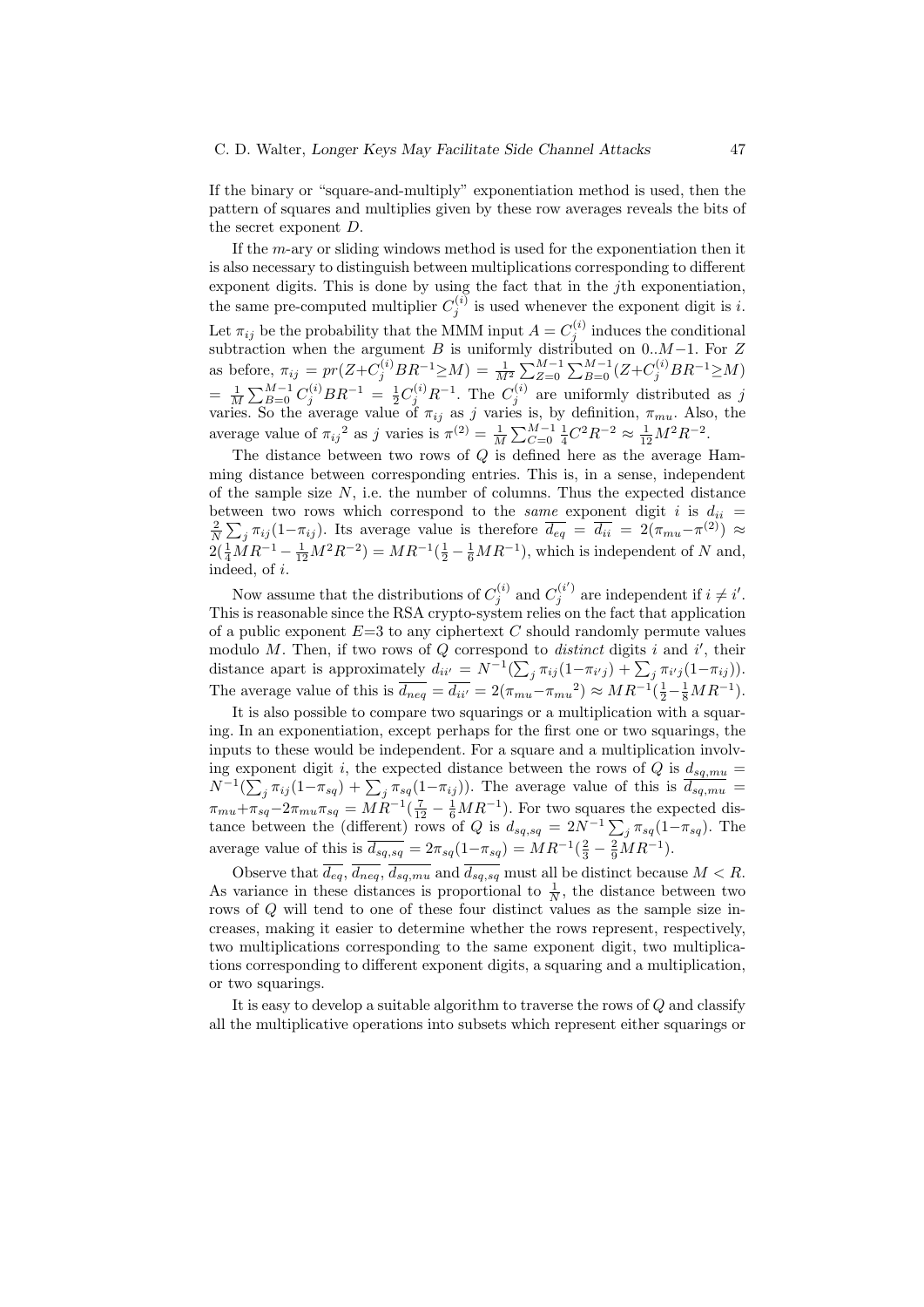the same exponent digit. One such algorithm was given in [20]. The classification might, for example, minimise the sum of the differences between the expected and actual distances between all pairs of rows. The set in which a pre-multiplication lies determines the exponent digit associated with that set. There are a few consistency checks which might highlight any errors, such as enforcing exactly one pre-multiplication in each set of multiplications, and squarings having to appear only in multiples of  $\log_2 m$  consecutive operations. This enables the secret exponent key  $D$  to be reconstructed with sufficiently few errors to enable its precise determination providing the sample size  $N$  is large enough.

## 5 Doubling the Key Length

Suppose the key length is increased. Does the timing attack become more or less successful when the ratio  $M/R$ , the base m and the sample size N are kept the same? We will assume that the detection rate for the conditional subtraction is unchanged because the detection method is unspecified. However, it seems likely that the subtractions will be easier to spot for longer keys since, although the same detectable operations are performed in both cases, there are more of them. The detection assumption means that, by counting only the subtractions in each row of Q, the same proportion of errors will be made in classifying an operation as a square or a multiply. Doubling  $n$  will then double the number of such errors. However, using pairs of rows rather than single rows for this classification improves the likelihood of classifying multiplications correctly.

First note that the distributions for the four types of distances between two rows are independent of  $n$  because the row length  $N$  is unchanged and the probability of a conditional subtraction is unchanged. Suppose the rows have already been roughly partitioned into one set for each non-zero exponent digit and one set for squares  $(m$  subsets in all). A row is classified, or its classification checked, by taking the distance between it and each of these sets. This distance is the average between the chosen row and each row of the group. Doubling  $n$ doubles the size of the group and so provides twice the number of distances from the row. So, as the other parameters are unchanged, the average distance from the row to the group will have *half* the variance when the key length is doubled. This will markedly reduce the probability of mis-classifying a row.

There are two main types of error to consider, namely those which are detectable through inconsistencies and those which are not. Inconsistencies arise when squares do not appear in sequences of  $m$  or multiplications are not separated by squares. For convenience, suppose that the inconsistent errors can be corrected with computationally feasible effort for both key lengths n and  $2n$  because this is a minor part of the total cost. Hence it is assumed that a possible pattern of squares and multiplies has been obtained. For simplicity, we assume this is the correct pattern. Ambiguities also appear when a multiplication appears to be near to two or more different subsets of rows or near to none. The attacker then knows to check each of up to  $m$  possibilities for that multiplication. However, his main problem is the number of incorrect, but consistent decisions.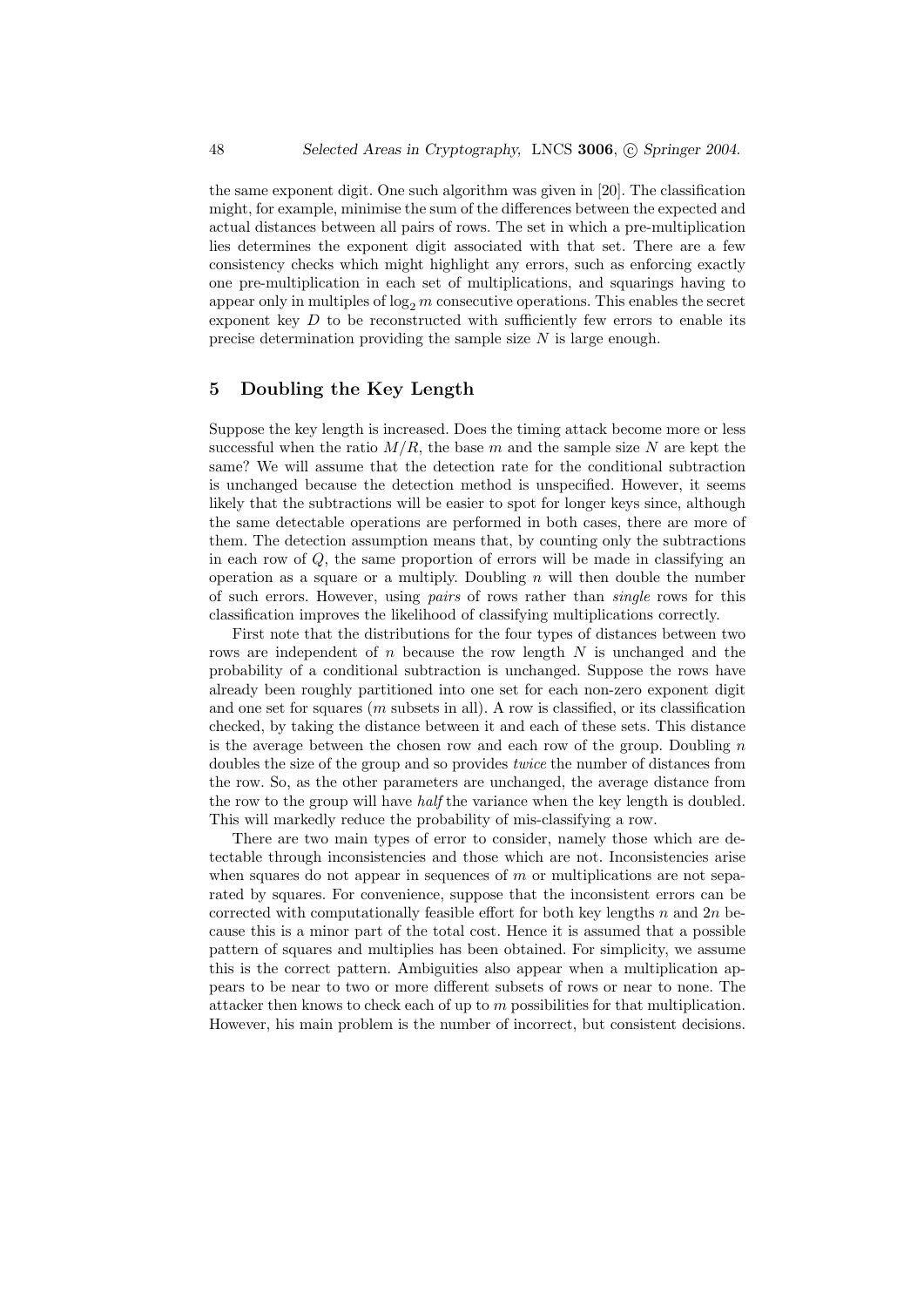A mis-classified row has to be too far away from its correct subset and too close to one other set in order to be assigned to an incorrect exponent digit. For convenience, suppose that average distances from one row to the subset of rows representing a given exponent digit are normally distributed, and that appropriate scaling is performed so that the distances are  $N(0, 1)$ . (Although the distances are bound within the interval  $[0, 1]$ , the previous section shows their averages are not close to either end, and so increasing the sample size  $N$  will improve the match with a normal distribution.) Let  $Z$  be a random variable with such a distribution, and let  $\delta$  be the (similarly scaled) distance at which the row is equally likely to be in the group as not in it. (A similar discussion is given in more detail in §7 for the other attack where these notions are made more precise.) Then the mis-classification occurs with probability  $pr(Z>\delta)^2$ . Since  $\delta$ is inversely proportional to standard deviation it is dependent on the key length. Is inversely proportional to standard deviation it is dependent on the k<br>Thus  $\delta = \delta_n$  increases by a factor  $\sqrt{2}$  when the key length is doubled.

Suppose  $p_n$  is the probability of correctly classifying one multiplication. Since keys with 2n bits require twice as many multiplications on average, we need  $p_n <$  $p_{2n}^2$  for the attack to become easier for the longer key. From the above,  $p_n =$  $1-pr(Z>\delta_n)^2$  where Z is  $N(0,1)$  and so the condition becomes  $1-pr(Z>\delta)^2$  $(1-pr(Z>0<sub>n</sub>)<sup>2</sup>)<sup>2</sup>$ . A quick glance at tables of the normal distribution shows that this is true providing  $\delta > 0.616$ . In other words, longer keys are easier to attack if distances between rows of Q are accurate enough. This just requires the sample size  $N$  to be large enough, or the experimental methods to be made accurate enough, or, indeed,  $n$  to be large enough. In conclusion, with all other aspects fixed there appears to be an optimal key length providing maximum security against this attack with shorter and longer keys being more unsafe.

However, with more leaked data per exponent bit as key length increases, it is not impossible that the attack may be developed further so that there is no longer an optimal secure key length and all increases in key length become unsafe. For example, some exponentiations are more helpful than others in discriminating between one exponent digit and any others because the associated multiplicands are unusually large or unusually small. These instances become apparent while performing the attack just described. Then a weighted Hamming distance which favours these cases should improve the correct detection of the corresponding exponent digit. Increasing key length provides more useful data for detecting such cases, further decreasing the strength of longer keys.

#### 6 The Power Analysis Attack

The other attack considered here is one based on data-dependent power and/or EMR variation from the smartcard multiplier [20]. The long integer multiplication  $A \times B$  requires every product of digits  $a_n \times b_n$  to be computed. For each index u, the power or EMR traces from the multiplier are averaged as  $v$  ranges over its s values. In general, the digits of B are sufficiently random for this averaging process to provide a trace which is reasonably indicative of the Hamming weight of  $a_u$ . Concatenating these averaged traces for all  $a_u$  provides a single trace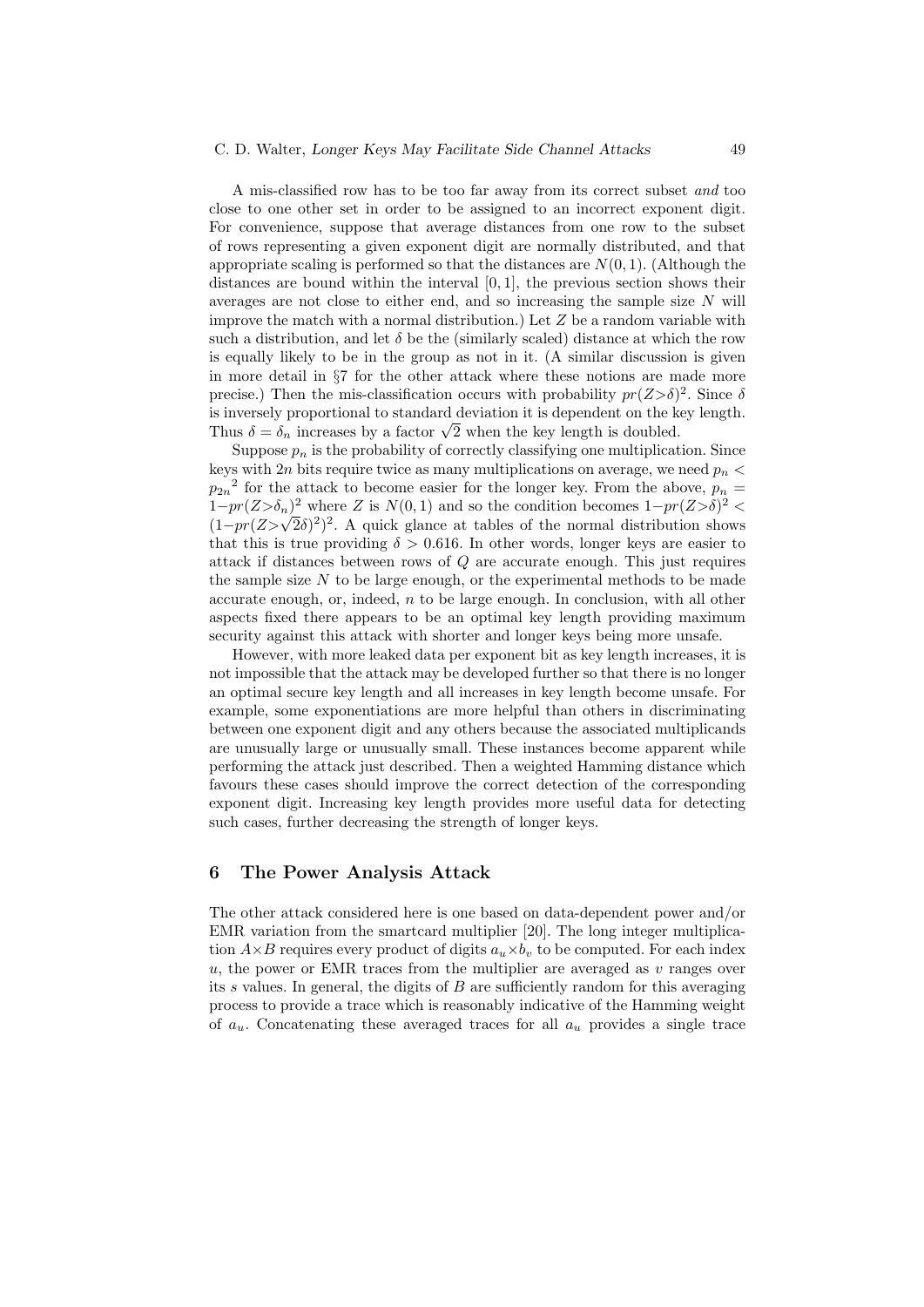from which the vector of the Hamming weights of the digits of A is obtained with reasonable accuracy. Unless s is small, the Euclidean distance between the Hamming weight vectors for different, randomly chosen values of A has much smaller variance than its average. So this distance enables equal arguments A to be identified and unequal ones to be distinguished. By defining distance between power traces via the Hamming weight vectors in this way, the attacker can expect to distinguish between, or identify, the multipliers  $C^{(i)}$  used in the modular multiplications of an exponentiation. This enables the exponent digits to be discovered and hence the secret key D to be determined.

In detail, each digit product  $a_u \times b_v$  contributes  $|a_u|+|b_v|+x$  to the traceaveraging process where  $|d|$  is the Hamming weight of digit d and x is an instance of a random variable X which represents measurement errors and variation caused by the initial condition of the multiplier and other hardware. Without loss of generality, we assume  $\mu_X=0$ . Averaging over the s digits of B provides  $\frac{1}{s}|B|+|a_u|+x_s$  as the uth co-ordinate of the vector for  $A\times B$ . Here the average for  $x_s$  is the same as for X (namely 0) but, with realistic independence assumptions, the variance is less by a factor s. As the s digits have  $k$  bits each and their Hamming weights are binomially distributed, this has a mean of  $\frac{k}{2} + |a_u|$ and variance  $\frac{k}{4s} + \frac{1}{s}\sigma_X^2$ . Thus, overall, the coordinates have mean k and variance  $\frac{k}{4}(1+\frac{1}{s})+\frac{1}{s}\sigma_X^2$ . Now, comparing the vectors from two independent multipliers  $C^{(i)}$  and  $C^{(i')}$ , the mean square difference in the *uth* co-ordinate is  $\frac{k}{2}(1+\frac{1}{s})+\frac{2}{s}\sigma_X^2$ , leading to a mean Euclidean distance between the vectors of  $\sqrt{\frac{k}{2}(s+1)+2\sigma_X^2}$ . However, if the multipliers are equal, i.e.  $i = i'$ , then the Euclidean distance between the two vectors contains no contribution from  $C^{(i)}$  and  $C^{(i')}$ . So its mean is derived entirely from the variance  $\frac{k}{4s} + \frac{1}{s}\sigma_X^2$  in each co-ordinate, namely  $\sqrt{\frac{k}{2}+2\sigma_X^2}$ . Hence there is a  $\sqrt{s+1}$ -fold difference in size between the distances between vectors for the same and for different multiplicands when the data is "clean". Other variation from measurement error and hardware initialisation is only significant for small s, which is not the case here.

These vectors are used to form a matrix  $Q = (q_{ij})$  similar to that in the timing attack:  $q_{ij}$  is the weight derived from the j<sup>th</sup> digit of the *i*<sup>th</sup> multiplication. As before, the distances (now Euclidean) between rows are used to distinguish squares from multiplies, and identify rows corresponding to the same exponent digits. Squares have no arguments in common with other operations, so that they have distances from all other rows which behave in the same way as described above for distances between multiplications for different exponent digits; they are not close to any other rows in the way that rows are for multiplications associated with the same exponent digit. Thus, as before, the attacker can potentially determine the secret key D.

## 7 Increasing the Key Length

The formulae in the previous section make explicit some of the results of increasing the key length  $n$ , and hence also the number of digits  $s$ . First, the trace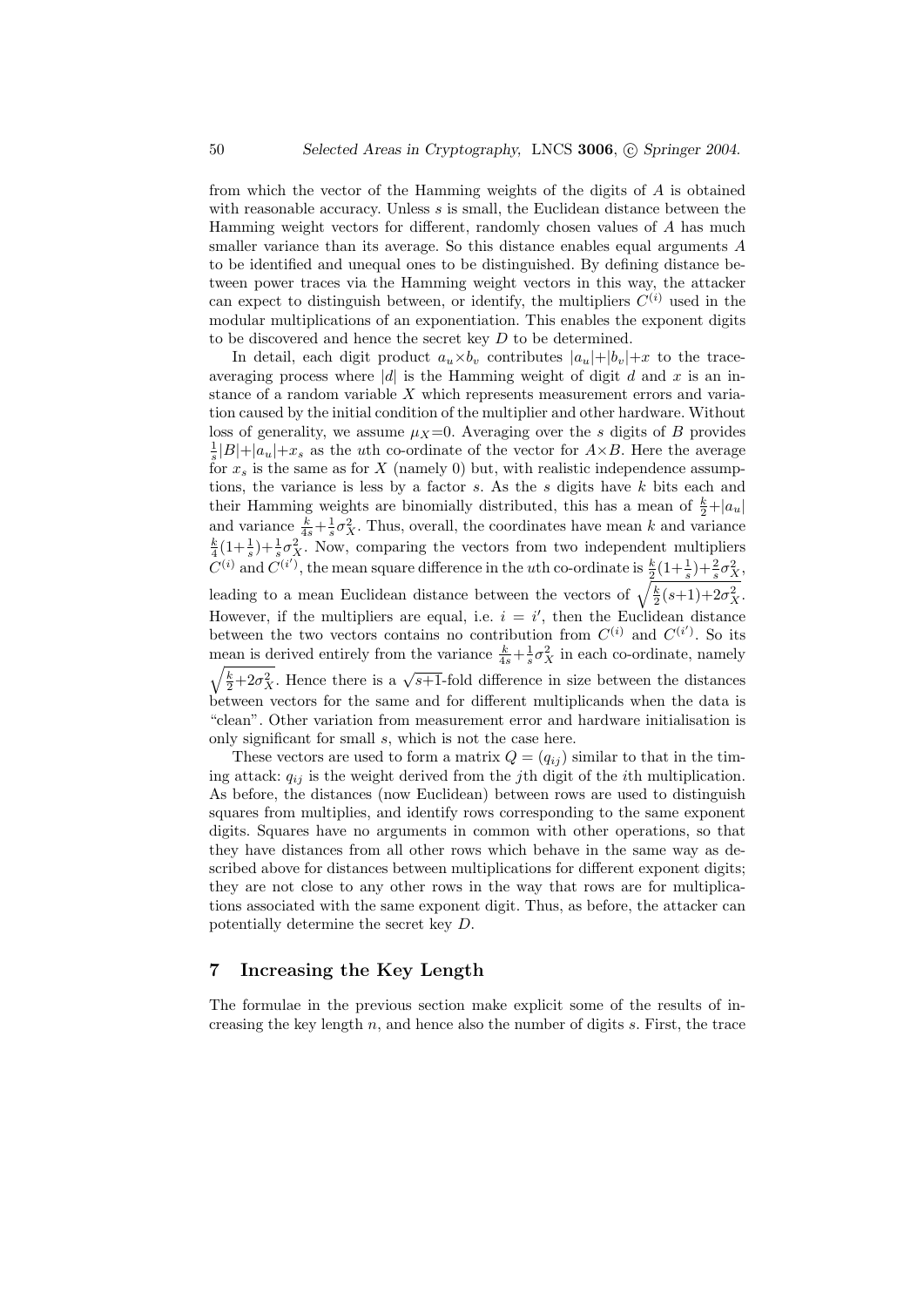averaging process is improved for individual entries in Q by reducing their variance. Secondly, as a consequence, the larger number of columns in Q increases the Euclidean distance between rows corresponding to different exponent digits without changing the distance between rows corresponding to the same digit. This enables each row to be classified more accurately. Thirdly, as in the timing attack, the larger number of rows in  $\hat{Q}$  reduces the variance in the average distance of the row from the sets of rows which represent the various exponent digits. This, too, enables rows to be classified more accurately. So, as well as the increased difference in average separation, doubling the key length halves the variance in the separation since the sets for each exponent digit contain twice as many rows on average. At a theoretical level, this more than squares the probability of mis-classifying a digit so that the total number of digit errors actually decreases when key length increases. The question, as before, is whether such improved accuracy in classification really does achieve this in practice.

Modelling the attack by randomly generating Hamming weights is potentially inaccurate for several reasons. For example, bus encryption should hide Hamming weight effectively. Secondly, the multiplier does not necessarily yield the Hamming weight of inputs with much accuracy. Lastly, the multiplier does not operate independently on different input digits: processing one digit of a long integer input sets the multiplier in a biased state which affects the amount of switching when the next digit is processed.

So it was decided to assume the attacker made observations of EMR from, and power use by, the multiplier which would enable him to estimate the number of gates being switched in the multiplier. A model was built of the typical gate layout in a  $2^k$ -bit multiplier using full adders and half adders in a Wallace tree without Booth re-coding. Random long integers were generated, and their digits fed sequentially into the multiplier as in a long integer multiplication. Gate switching activity was counted for each clock cycle, and the averaging and concatenation processes of the previous section were used to generate a row of the matrix  $Q$ . In this way m-ary exponentiation was modelled and a large number of values obtained for Q. Key length was varied to obtain an insight into general behaviour and confirm the improved feasibility of the attack as n increases.

| Bit length $n$           | 32   | 64   | 128      | 256   | 512  | 1024                     | 2048 |
|--------------------------|------|------|----------|-------|------|--------------------------|------|
| Av btwn same             | 266  | 255  | 234      | 201   | 177  | 176                      | 171  |
| SD btwn same             | 191  | 161  | 137      | 129   | 106  | 110                      | 100  |
| Av min to diff           | 68.4 | 146  | 324      | 434   | 843  | 1453                     | 2153 |
| SD min to diff           | 53.4 | 87.9 | 78       | 102   | 140  | 131                      | 118  |
| Lage errors              | 83   | 71   | 16       | 1.8   | 0.02 | 0.00                     | 0.00 |
| SD <sub>s</sub> btwn avs |      |      | 0.84     | 2.02  | 5.41 | 10.6                     | 18.2 |
| $p_c$ (lowr. bnd.)       |      |      | $-0.439$ | 0.711 |      | $0.9932$ $0.999$ $0.999$ |      |

**Table 1.** Gate Switch Statistics for 32-bit Multiplier with  $m = 8$ .

Figures from the simulation of 8-ary exponentiation with a standard 32-bit multiplier and various key lengths are given in Table 1. This is the largest multi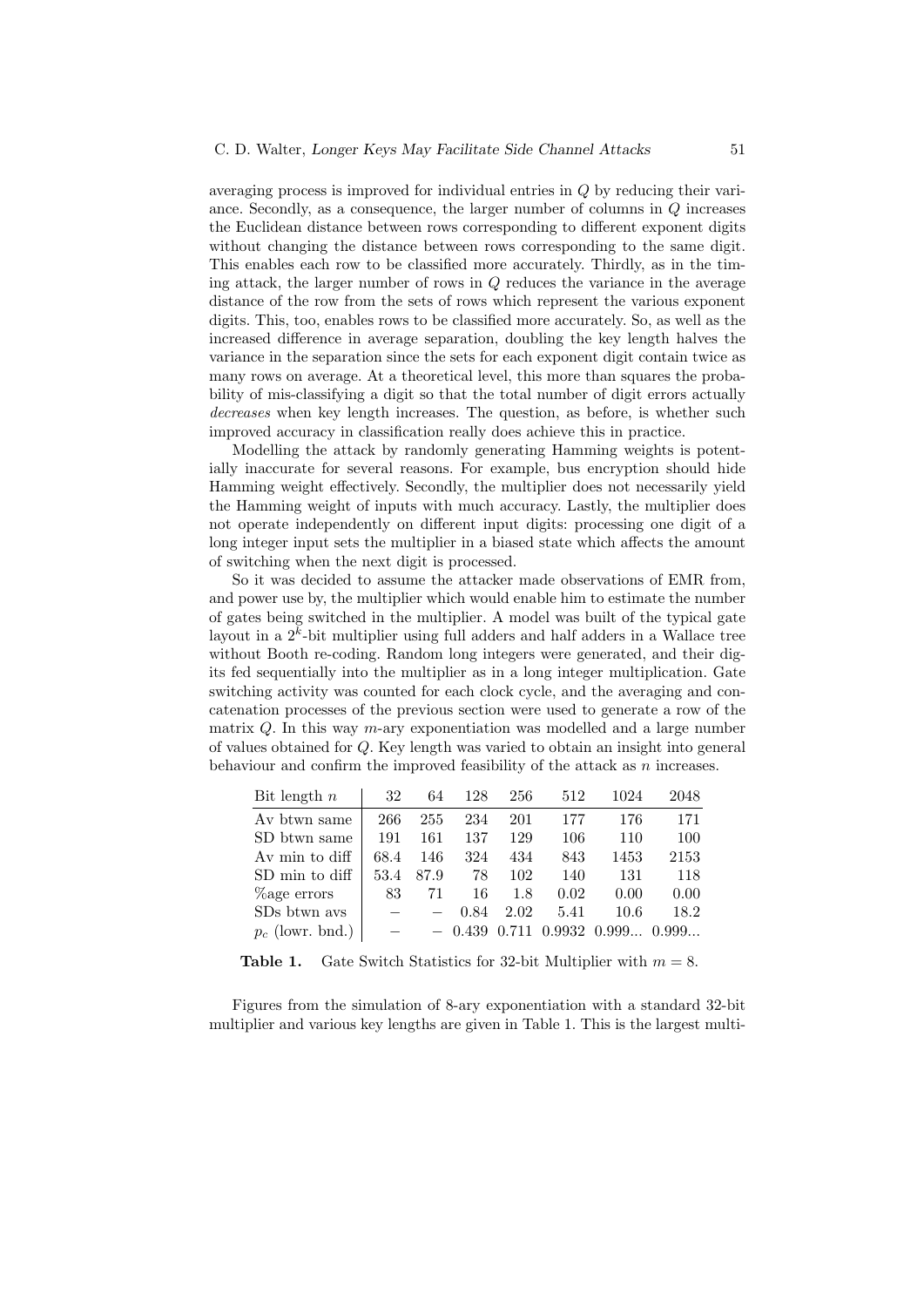plier likely to be found in current smartcards. Standard m-ary exponentiation was used, not the sliding windows version, so that there were  $m-1$  pre-computed powers for use in multiplications. These choices of  $k$ ,  $m$  and algorithm make the correct association of exponent digits more difficult than is typically the case. So the setting here provides one of the most unfavourable scenarios for the attack, except for the absence of measurement noise. Moreover, the refinement of making comparisons between every pair of rows was neglected: just making comparisons of a row with each of the pre-computed multiplications was enough to establish the principle that longer key lengths may be less secure.

The column headings in Table 1 provide the key length: the number of bits  $n$ used in both the modulus  $M$  and the exponent  $D$ . Values are chosen to illustrate the effect of doubling key length. Although the smaller values are totally insecure, they allow a much clearer appreciation of the overall trends, especially in the last three rows of the table where values tend to their limits very quickly. The first line of data provides the average distance between vectors formed from multiplications which correspond to equal, exponent digits. These confirm the theory of the previous section: for equal digits, the average distance is essentially constant except for a slight decline arising from reduced noise as key length increases. The second line records the standard deviation in the figures of the first line. These also show a steady decrease as  $n$  increases. They are consistently about two thirds of the associated means over the given range.

The third and fourth lines provide the average distance, and its standard deviation, of a multiplication from the nearest pre-computed case which corresponds to a different exponent digit. If exponent digits are assigned to multiplications on the basis of the nearest pre-computation trace, these lines give a basis for estimating the number of errors that would be made. The percentage of such errors encountered in the simulations is given in the following line. For the very smallest cases, the nearest pre-computation vector is, on average, *nearer* than that corresponding to the same exponent digit. So a large number of errors are made. For the 128-bit or larger keys that are encountered in practice, the nearest pre-computation is usually the correct one. Due to its marginally different definition, the average tabulated in line 3 behaves slightly differently from the average between any pair of multiplications corresponding to different exponent digits. However, as with the formula in the previous section, this distance increases markedly with the key length, so that multiplications corresponding to different exponent digits are distinguished more easily. The standard deviations in line 4 varied noticeably between different samples generated by the multiplier simulation even for large samples (with the largest s.d. being around 50% greater than the smallest), but there seems to be a gradual trend upwards.

Both lines of standard deviations are included in order to calculate how many distances might be incorrectly classified as corresponding to equal or unequal digits. The average was taken of the two standard deviations in each column and the number of them which separate the two averages in the column was computed. This is tabulated in the second last line. The final line of the table contains an estimate from normal distribution tables for the probability  $p_c$  that the nearest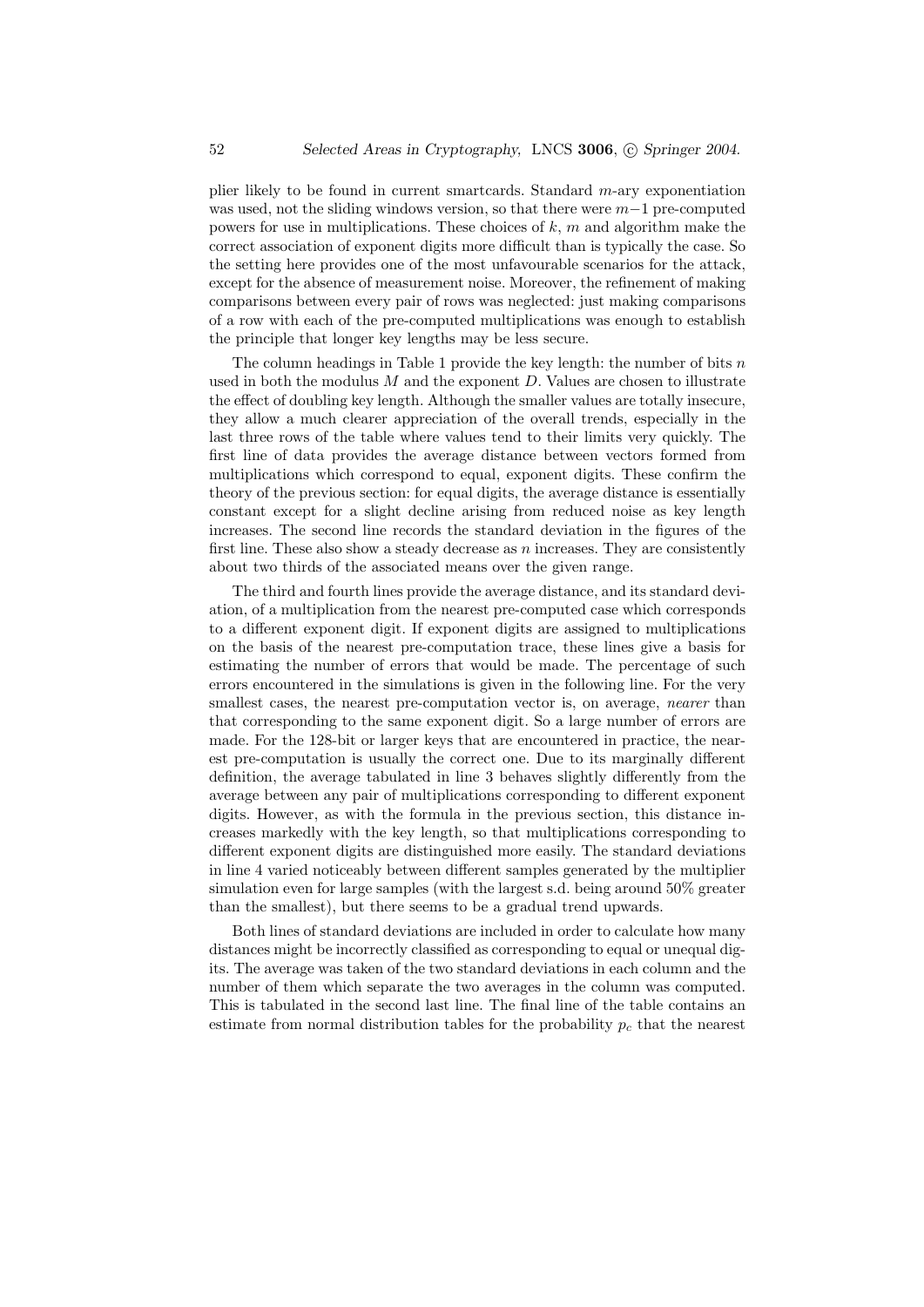trace of a pre-computation correctly determines the exponent digit associated with a multiplication, given that the operation is indeed a multiplication rather than a squaring. This assumes that the distances between traces sharing the same multiplicand are normally distributed with the tabulated expectation and variance and, similarly, that the minimum distance between one trace and a set of m−2 traces, all with different multiplicands, is normally distributed with the given expectation and variance.

Thus, let  $Z_c$  be a random variable with distribution  $N(\mu_c, \sigma_c^2)$  which gives the distance to the correct trace, and let  $Z_d$  be a random variable with distribution  $N(\mu_d, \sigma_d^2)$  which gives the distance to the nearest incorrect trace (one for a different digit). Then the probability of a correct decision is  $p_c \approx Pr(Z_c < Z_d)$ . Since, by the table, the means are so many standard deviations apart for typical values of  $n$ , a good approximation is given by

$$
Pr(Z_c < Z_d) \approx Pr\left(Z_c < \frac{\sigma_c \mu_d + \sigma_d \mu_c}{\sigma_c + \sigma_d}\right) \times Pr\left(\frac{\sigma_c \mu_d + \sigma_d \mu_c}{\sigma_c + \sigma_d} < Z_d\right)
$$

This yields  $p_c \approx Pr(Z < \frac{\mu_d - \mu_c}{\sigma_d + \sigma_c})^2$  where Z is an  $N(0, 1)$  random variable. The last line of the table gives these values direct from tables of the normal distribution. This is approximately the probability of identifying the correct exponent digit given that the operation is a multiplication. It is consistent with the observed number of errors recorded in the table.

These probabilities goes up much faster than the square root as key length is doubled:  $p_c^{(128)} = 0.4386, p_c^{(256)} = 0.7114, p_c^{(512)} = 0.9932$  and  $p_c^{(1024)} = 1$  $-2.5\times10^{-7}$  easily satisfy  $p_c^{(128)} < {p_c^{(256)}}^2$ ,  $p_c^{(256)} < {p_c^{(512)}}^2$  and  $p_c^{(512)} <$  $\{p_c^{(1024)}\}^2$ . This means that it is easier to identify the exponent digits correctly for a pair of multiplications where the key has  $2n$  bits than it is to identify the exponent digit correctly for a single multiplication where the key has only  $n$  bits. Thus fewer errors will be made for the  $2n$ -bit key. Indeed, the total number of predicted errors decreases rapidly towards zero over the range of the table. Thus, since squares are detected in a very similar way (they are not close to any of the pre-computed powers), at least in the simulation it becomes easier to deduce the full secret exponent as key length increases.

The analysis above has not taken into account comparisons between all possible pairs of product traces – distances between pairs of computation stage operations can be evaluated as well. As noted earlier, each row of Q can be compared with  $O(n)$  other rows instead of just  $O(1)$  rows. This decreases the variances involved and thereby improves the above decision process as  $n$  increases. Hence, as key length increases, a full scale attack will become even easier to process correctly than is indicated by the table.

#### 8 A Particular Example

Consider the case from Table 1 which is closest to that in a typical current smartcard, namely a key length of 1024 bits. This will require about 1023 squares, which will occur in 341 triplets for  $m = 2^3$ , and about  $7/8 \times 10^{23}/3 \approx 298$  multiplications. By examining the exponent from left to right, of all the squares it is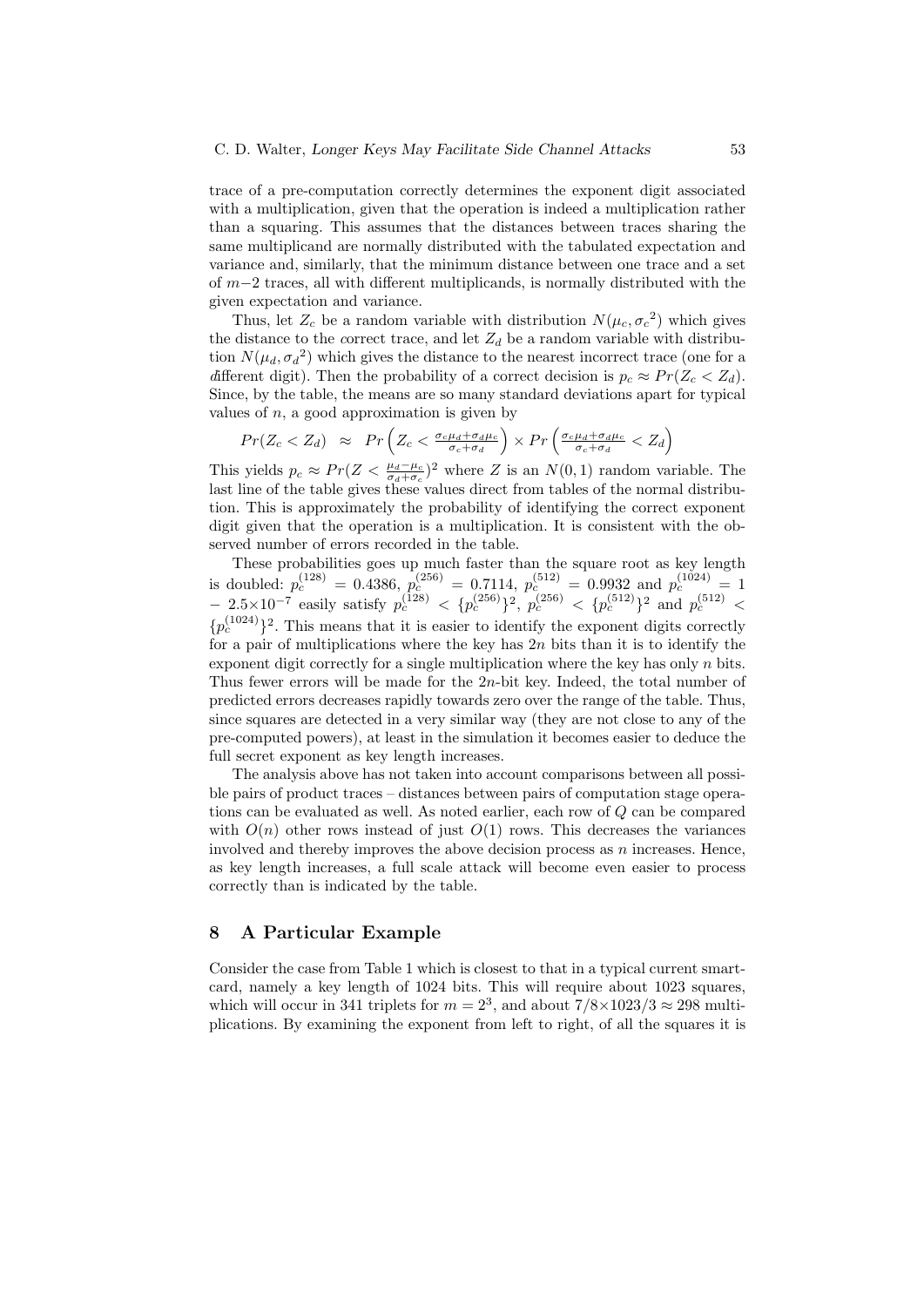necessary to identify only the first of each triplet correctly. Hence there are approximately  $341+298 = 639$  operations to identify as squares or multiplications, after which each multiplication must be associated with a digit value.

Let  $\mu_{sq}$  and  $\mu_{mu}$  be the average distances of a square and multiplication from the nearest of the m−1 pre-computation traces and let  $\sigma_{sq}$  and  $\sigma_{mu}$  be the corresponding standard deviations. A multiplication is assumed if, and only if, the distance is less than  $\frac{\sigma_{mu}\mu_{sq}+\sigma_{s}\mu_{mu}}{\sigma_{mu}+\sigma_{sq}}$ . The probability  $p_{sm}$  of this being the correct decision is then  $Pr(Z < \frac{\mu_{sq}-\mu_{mu}}{\sigma_{sq}+\sigma_{mu}})$  for an  $N(0,1)$  random variable Z. For larger m as here,  $\mu_{mu} \approx \mu_c$  and  $\mu_{sg} \approx \mu_d$  so that  $p_{sm} \approx \sqrt{p_c}$ . So all the squares and multiplications are identified correctly with probability at least  $p_{sq}^{639} \approx p_c^{319.5}$ . Correct determination of the exponent digits for the 298 or so multiplications is done with probability about  $p_c^{298}$ . Hence, without making any use of the considerable data given by comparing the  $(1023+298)^2/2$  or so pairs of computation phase traces, deduction of the correct exponent will occur with probability at least about  $p_c^{298+319.5} \approx (1-2.5 \times 10^{-7})^{617.5} \approx 0.9998$ .

At least theoretically, this very high probability should give cause for concern. In practice, it is to be hoped that measurement noise will substantially reduce the ability to identify the correct multiplicand  $C^{(i)}$ . Even a modest reduction in the probabilities  $p_{mu}$  and  $p_{sq}$  would be helpful since both must be raised to a power linear in the number of bits in the key in order to obtain the probability that the key is identified correctly first time without further computing to try the next best alternatives. It is computationally feasible to correct only one or two errors.

#### 9 Counter-measures

Counter-measures for the timing attack are straightforward, and were covered in the introduction: the exponent can be randomly blinded [9] and the subtraction can either be performed every time or be omitted every time [6, 19, 22].

The power analysis attack is harder to perform, but also harder to defeat. Exponent blinding is not a defence. The attack does rely on re-use of the precomputed powers. Hence performing m-ary exponentiation in the opposite order, namely from least to most significant digit, may be a solution. This can be done without significant extra computation time [15, 23]. For  $m = 2$ , the normal square-and-multiply algorithm can be modified to square-and-always-multiply, but this is more expensive time-wise.

Apart from hardware counter-measures such as a Faraday cage to shield the processor and capacitors to smooth out the power trace, a larger multiplier also helps. This reduces the number of digits s over which averages are taken and reduces the number s of concatenated traces. Thus it reverses the effect of increased key length on the traces. Moreover, with larger numbers of words sharing the same Hamming weight, it becomes less easy to use the Euclidean metric to separate the different multiplicands. Further, one might use two multipliers in parallel. Montgomery's modular multiplication algorithm naturally uses two.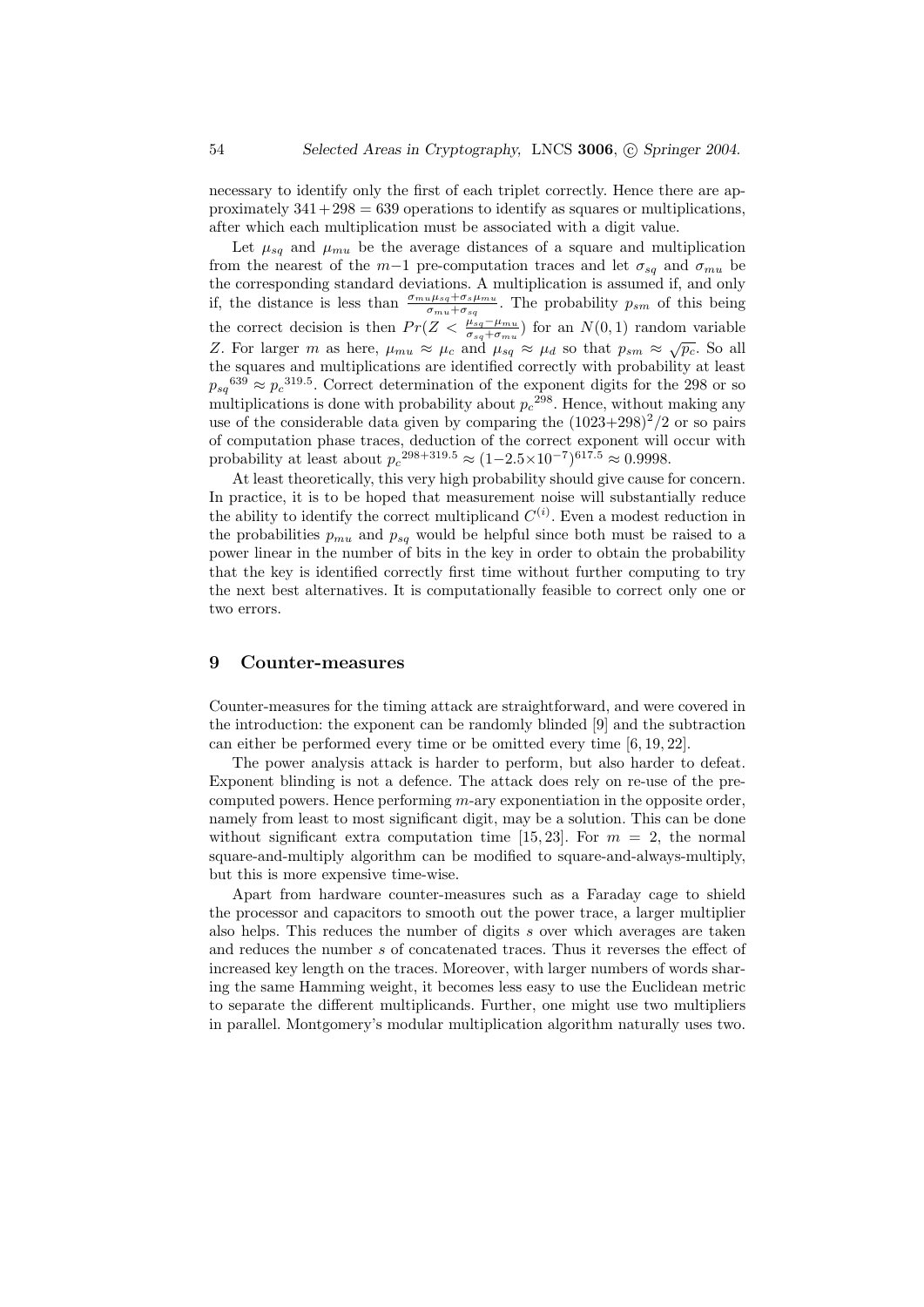Then the power used by one might successfully shield observation of the power used by the other. Thus safety can be bought, but perhaps only at a price.

## 10 Conclusion

Two attacks on smartcard implementations of RSA have been outlined, one a timing attack and the other a power analysis attack. In each case the effect of increasing the key length was studied for its impact on the number of bit errors made in deducing the secret key. For the timing attack, leaked data is proportional to the square of the key length and it appears that there is an optimal secure length with both shorter and longer keys being less safe. For the power analysis attack, leaked data is proportional to the cube of the key length and the analysis shows that longer keys are less safe.

There are a number of both algorithmic and hardware counter-measures which improve resistance against such side channel attacks and they should provide the extra safety that one has been traditionally led to expect from longer key lengths. However, the main conclusion is that counter-measures to cryptanalysis must not be assumed to be suitable as counter-measures to side channel leakage. In particular, increasing key length on its own appears to be quite unsuitable as a counter-measure in embedded RSA cryptosystems.

## References

- 1. R. M. Best, Crypto Microprocessor that Executes Enciphered Programs, U.S. Patent 4,465,901, 14 Aug. 1984.
- 2. J.-F. Dhem, F. Koeune, P.-A. Leroux, P. Mestré, J.-J. Quisquater & J.-L. Willems, A practical implementation of the Timing Attack, Proc. CARDIS 1998, J.-J. Quisquater & B. Schneier (editors), Lecture Notes in Computer Science, 1820, Springer-Verlag, 2000, pp. 175–190.
- 3. W. Diffie & M. E. Hellman, New Directions in Cryptography, IEEE Trans. Info. Theory, IT-22, no. 6, 1976, pp. 644–654.
- 4. T. El-Gamal, A Public-Key Cryptosystem and a Signature Scheme Based on Discrete Logarithms, IEEE Trans. Info. Theory,  $IT-31$ , no. 4, 1985, pp. 469–472.
- 5. K. Gandolfi, C. Mourtel & F. Olivier, Electromagnetic Analysis: Concrete Results, Cryptographic Hardware and Embedded Systems – CHES 2001, Ç. Koç, D. Naccache & C. Paar (editors), Lecture Notes in Computer Science, 2162, Springer-Verlag, 2001, pp. 251–261.
- 6. G. Hachez & J.-J. Quisquater, Montgomery exponentiation with no final subtractions: improved results, Cryptographic Hardware and Embedded Systems (Proc CHES 2000), C. Paar & Ç. Koç (editors), Lecture Notes in Computer Science, 1965, Springer-Verlag, 2000, pp. 293–301.
- 7. D. E. Knuth, The Art of Computer Programming, vol. 2, Seminumerical Algorithms, 2nd Edition, Addison-Wesley, 1981, pp. 441–466.
- 8. Ç. K. Koç, Analysis of Sliding Window Techniques for Exponentiation, Computers and Mathematics with Applications, 30, no. 10, 1995, pp. 17–24.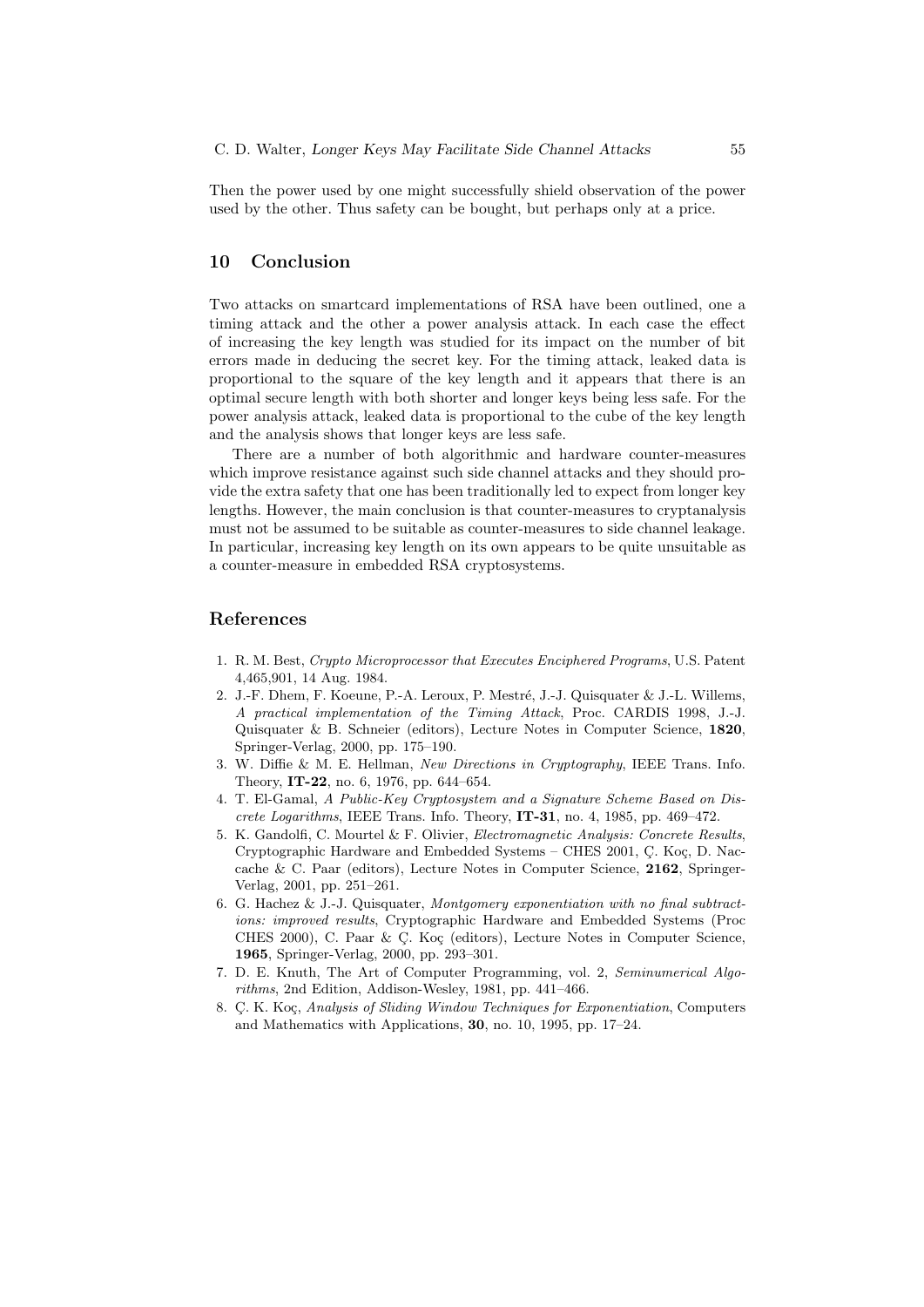- 9. P. Kocher, Timing attack on implementations of Diffie-Hellman, RSA, DSS, and other systems, Proc. Crypto 96, N. Koblitz (editor), Lecture Notes in Computer Science, 1109, Springer-Verlag, 1996, pp. 104–113.
- 10. P. Kocher, J. Jaffe & B. Jun, Differential Power Analysis, Advances in Cryptology − Crypto '99, M. Wiener (editor), Lecture Notes in Computer Science, 1666, Springer-Verlag, 1999, pp. 388–397.
- 11. M. G. Kuhn, Cipher Instruction Search Attack on the Bus-Encryption Security Microcontroller DS5002FP, IEEE Transactions on Computers, 47, No. 10, October 1998, pp. 1153–1157.
- 12. R. Mayer-Sommer, Smartly Analyzing the Simplicity and the Power of Simple Power Analysis on Smartcards, Cryptographic Hardware and Embedded Systems (Proc CHES 2000), C. Paar & C. Koç (editors), Lecture Notes in Computer Science, 1965, Springer-Verlag, 2000, pp. 78–92.
- 13. T. S. Messerges, E. A. Dabbish & R. H. Sloan, Power Analysis Attacks of Modular Exponentiation in Smartcards, Cryptographic Hardware and Embedded Systems (Proc CHES 99), C. Paar & Ç. Koç (editors), Lecture Notes in Computer Science, 1717, Springer-Verlag, 1999, pp. 144–157.
- 14. V. Miller, Use of Elliptic Curves in Cryptography, Proc. CRYPTO '85, H. C. Williams (editor), Lecture Notes in Computer Science, 218, Springer-Verlag, 1986, pp. 417–426.
- 15. Bodo Möller, Parallelizable Elliptic Curve Point Multiplication Method with Resistance against Side Channel Attacks, Information Security – ISC 2002, A. H. Chan & V. Gligor (editors), Lecture Notes in Computer Science, 2433, Springer-Verlag, 2002, pp. 402–413.
- 16. P. L. Montgomery, Modular Multiplication without Trial Division, Mathematics of Computation, 44, no. 170, 1985, pp. 519–521.
- 17. R. L. Rivest, A. Shamir & L. Adleman, A Method for obtaining Digital Signatures and Public-Key Cryptosystems, Comm. ACM, 21, 1978, pp. 120–126.
- 18. W. Schindler, A Timing Attack against RSA with Chinese Remainder Theorem, Cryptographic Hardware and Embedded Systems (Proc CHES 2000), C. Paar & C. Koç (editors), Lecture Notes in Computer Science, 1965, Springer-Verlag, 2000, pp. 109–124.
- 19. C. D. Walter, Montgomery Exponentiation Needs No Final Subtractions, Electronics Letters, 35, no. 21, October 1999, pp. 1831–1832.
- 20. C. D. Walter, Sliding Windows succumbs to Big Mac Attack, Cryptographic Hardware and Embedded Systems - CHES 2001, Ç. Koç, D. Naccache & C. Paar (editors), Lecture Notes in Computer Science, 2162, Springer-Verlag, 2001, pp. 286–299.
- 21. C. D. Walter & S. Thompson, Distinguishing Exponent Digits by Observing Modular Subtractions, Topics in Cryptology − CT-RSA 2001, D. Naccache (editor), Lecture Notes in Computer Science, 2020, Springer-Verlag, 2001, pp. 192–207.
- 22. C. D. Walter, Precise Bounds for Montgomery Modular Multiplication and Some Potentially Insecure RSA Moduli, Topics in Cryptology – CT-RSA 2002, B. Preneel (editor), Lecture Notes in Computer Science, 2271, Springer-Verlag, 2002, pp. 30– 39.
- 23. C. D. Walter, MIST: An Efficient, Randomized Exponentiation Algorithm for Resisting Power Analysis, Topics in Cryptology − CT-RSA 2002, B. Preneel (editor), Lecture Notes in Computer Science, 2271, Springer-Verlag, 2002, pp. 53–66.
- 24. Digital Signature Standard (DSS), FIPS 186, http://csrc.nist.gov/publications/, US National Institute of Standards and Technology, May 1994.